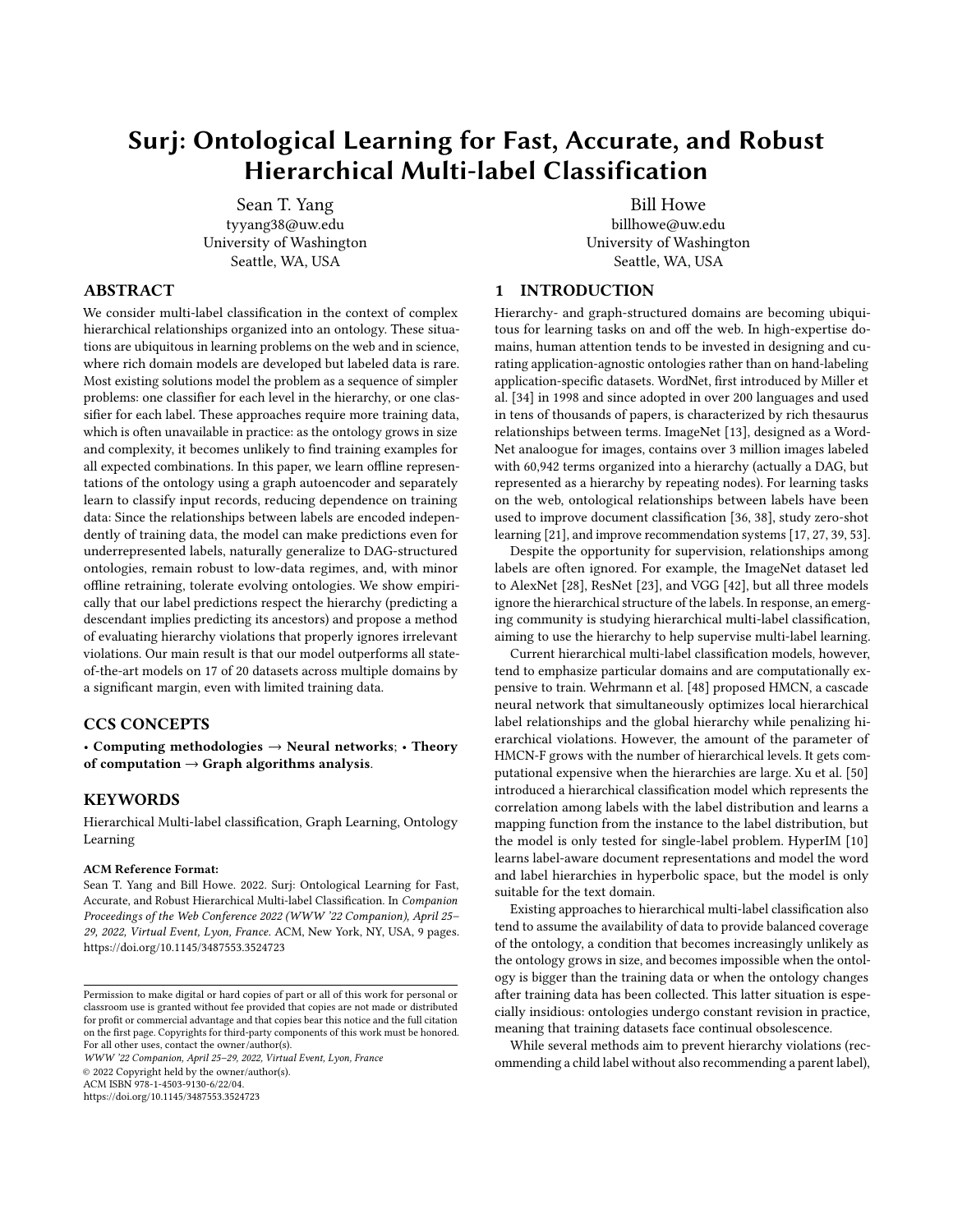there has been no principled model-agnostic evaluations of hierarchy violations. Despite the emphasis on preventing hierarchy violations by Wehrmann et al. [\[48\]](#page-8-13) and Giunchiglia et al[\[22\]](#page-8-16), no direct evaluation of hierarchy violations was conducted.

In this paper, we propose an algorithm for hierarchical multilabel classification that separates the problem into learning reusable embeddings of the ontology itself, then training a classifier using these embeddings. Since the structure of the ontology is encoded in the learned representation, trained classifiers can predict a correct label even with no examples of that label available, which in turn allows a trained classifier to be more robust when the ontology changes. We use a graph autoencoder to learn label representations from the structure of the ontology, then use a simple model to learn the function mapping the input space into the label embedding space using binary cross entropy loss. We call this framework Surj .

We show that Surj outperforms current state-of-the-art algorithms on 20 benchmark datasets, usually by a significant margin. We also propose one metric to quantify hierarchy violations, Global Hierarchy Violation. The metric is applied to Surj and it reveals that there is no hierarchy violation from Surj in all 20 datasets. Surj is also trained up to 40 times faster than the current state-of-the-art C-HMCNN. We demonstrate the effectiveness of the ontology learning with an ablation study. We also show that Surj is robust to lower data size and remain superior even when only half of the training data is provided.

We make the following contributions:

- We propose a framework Surj to perform hierarchical multilabel classification with ontology learning. The framework learns a representation for the label ontology and then uses the representation as the labels for multi-label classification learning.
- We introduce Global Hierarchy Violation to comprehensively measure whether predicted results from a HMC model violate hierarchical constraint.
- We show that the proposed method achieves the-state-of-theart results in hierarchical multi-label classification learning in 17 out of 20 benchmark datasets and that it is hierarchyviolation-free and computation efficient compared to competitive methods.
- We show a number of auxiliary studies to show the individual effects of the graph encoding, performance in low-data regimes, tolerance for changing ontologies, and a significantly faster training time than competitive methods.

### 2 RELATED WORK

Hierarchical multi-label classification has been a long standing problem due to the ubiquity of ontologies. Ontologies are used to organize knowledge in wide variety of domains on the web[\[43,](#page-8-17) [44\]](#page-8-18), in urban settings [\[1,](#page-8-19) [18\]](#page-8-20), finance[\[45,](#page-8-21) [46\]](#page-8-22), oceanography[\[39\]](#page-8-8), and art[\[12\]](#page-8-23). Some models are tailored to Natural Language Processing for text multi-label classification [\[9,](#page-8-24) [10,](#page-8-15) [24,](#page-8-25) [31\]](#page-8-26). While these models present novel networks, they are limited to NLP applications and not applicable in our evaluation. We review studies for general hierarchical multi-label classification problem.

Hierarchical Multi-label Classification. Most HMC algorithms can be categorized into global and local approaches. Global approaches are designed to handle the entire hierarchy. Vens et al. proposed Clus-HMC [\[47\]](#page-8-27), based on the concept of Predictive Clustering Trees and involving a decision tree learner to map the entire hierarchy. Schietgat et al. extended the idea from Clus-HMC in Clus-Ens [\[40\]](#page-8-28), adopting a bagging strategy to create decision tree ensembles. MHC-CNN [\[4\]](#page-8-29) consists of a Competitive Neural Network where each neuron represents a node in the hierarchy and the whole network is a clone of the hierarchy. Masera et al. [\[33\]](#page-8-30) proposes AWX (Adjacency Wrapping Matrix), which incorporates the hierarchy into their model architecture and the learned knowledge propagates through each layer. C-HMCNN [\[22\]](#page-8-16) has a hierarchy-coherent layer to produce coherent predictions by construction.

Local approaches break down the problem into smaller classification tasks, often by level [\[5](#page-8-31)[–7,](#page-8-32) [30,](#page-8-33) [52\]](#page-8-34) or by node[\[3,](#page-8-35) [8,](#page-8-36) [19,](#page-8-37) [29,](#page-8-38) [50\]](#page-8-14). Cerri et al. [\[5–](#page-8-31)[7\]](#page-8-32) proposed HMC-LMLP, a approach based on a chain of Multi-Layer Perceptrons (MLPs) with a single layer represents a level in the hierarchy. The input of a given MLP is the output of the previous MLP. Bi et al.[\[3\]](#page-8-35) utilize Kernel Dependency Estimation (KDE) to transforms the number of labels in a hierarchy into a workable number of single-label learning problems. Condensing Sort and Select Algorithm (CSSA) is employed to find an optimal approximation subtree to preserve tree structure and they use ridge regression in the learning step. Wehrmann et al. [\[48\]](#page-8-13) presented HMCN-R and HMCN-F, which are optimized by a global and a local loss. HMCN-F is a feed-forward network and HMCN-R is a recurrent architecture. While HMCN-F produces better overall results but the network parameters increase significantly as the hierarchy grows. While there has been significant progress on this problem, our approach of directly embedding the ontology using graph neural networks has not been considered, and as we will show, offers significant improvements. We explore how graph neural networks can contribute to hierarchical multi-label classification and review graph representation methods in the next subsection.

Deep Learning on Graphs. Graph representation learning with graph neural network has created opportunities for applications such as node classification, link prediction, and spatial–temporal graph forecasting. Jurisch et al. utilizes graph convolution networks to solve ontology alignment problem. Schlichtkrull et al. [\[41\]](#page-8-39) models relational data with graph convolutional networks. Zang et al. [\[51\]](#page-8-40) apply graph embeddings for gene ontology annotations to predict protein-protein interaction. In our work, we propose to learn node embeddings to capture the structure information of a hierarchy and use these embeddings to train a multi-label classifier.

#### 3 METHOD

In this section, we define the problem of hierarchical multi-label classification and introduce our framework.

#### 3.1 Preliminaries

We define a label hierarchy  $H = (V, E)$  as a graph with labels V and edges  $E$ , where edges are typically parent-child relationships representing specificity. Given a space of input instances  $X$  where each element is a vector of features  $x_1, x_2, ..., x_N$ .

Our framework consists of a learned function  $g: V \to Z^D$ that embeds each vertex in the ontology into a  $D$ -dimensional representation, and another learned function  $m : X \to P(R)$  to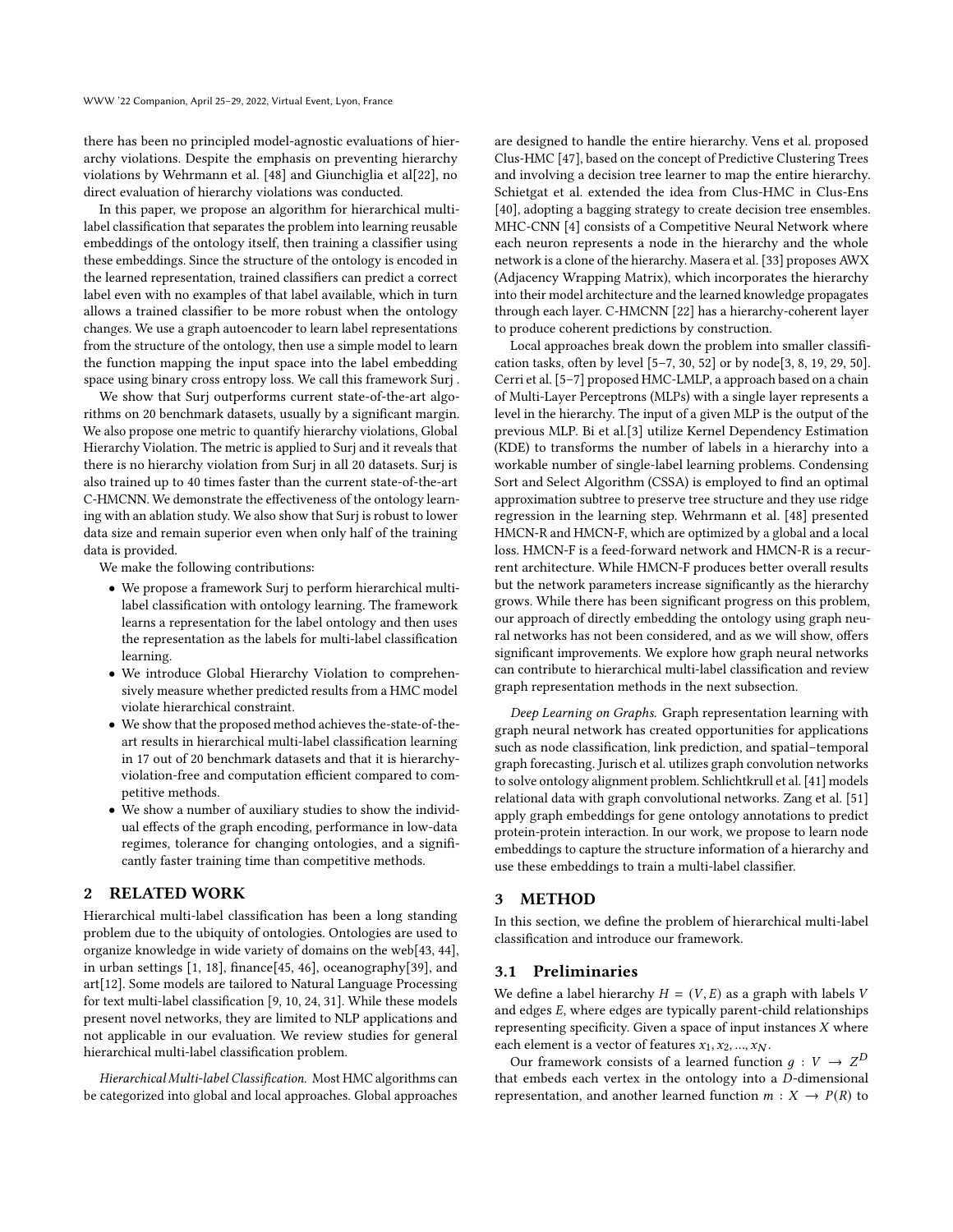

Figure 1: Illustration of our framework. We learn a representation for the label ontology using a graph autoencoder. Then, the model considers the node embeddings and maps the input instances  $X$  onto the node embedding space with cosine similarity. Finally, the model is optimized with binary cross entropy and produce probability confidence as output.

take input instances and produces a probability distribution over the learned embedding space  $R$ . The classifier is trained to map the input instances  $X$  into an embedding space  $R$ , followed by a cosine similarity layer to compute the cosine similarity between the embedding space and the ontology representation. The classifier is optimized with the binary cross entropy (BCE). The intuition behind this framework is that graph representation learning models allow us to capture the structural information from the label hierarchies: labels that are "close" in the hierarchy are "close" in the learned space. The learned embedding allows us to accommodate complex graphs, enforce parent-child relationships in predicted labels, make better use of limited training data, and tolerate ontology changes without requiring new training data.

### 3.2 Ontology Learning

For the label hierarchy learning, we use a graph auto-encoder [\[25\]](#page-8-41) to learn the node embeddings. Graph auto-encoders are easy to implement and computationally efficient. We introduce an adjacency matrix  $\boldsymbol{A}$  constructed from the label graph  $\boldsymbol{H}$  and its degree matrix D. Node features are constructed in an  $N \times D$  matrix S. The graph autoencoder includes a two-layer Graph Convolutional Network (GCN) defined as:

$$
\hat{A} = \sigma(ZZ^T), \text{ with } Z = GCN(S, A)
$$
 (1)

The two-layer GCN is defined as:

$$
GCN(S, A) = \hat{A}ReLU(\hat{A}SW_0)W_1
$$
 (2)

where ReLU( $\cdots$ ) =  $max(0, \cdots)$ , W<sub>i</sub> suggests weights, and  $\hat{A}$  =  $D^{-\frac{1}{2}}AD^{-\frac{1}{2}}$  is the normalized adjacency matrix. Finally,  $\sigma(\cdots)$  is the logistic sigmoid function.

Hierarchy nodes are frequently equipped with semantic features. For example, every node of WordNet consists of words which can be converted into word embeddings. Protein and gene possesses

observed features within the hierarchies. While there is no feature vectors provided for the node in the benchmark dataset, the learned embeddings with feature vectors provided can be more representative and further improve the overall HMC performance. The graph autoencoder takes both dense feature vectors and an affinity matrix as inputs, allowing the ontology learner to learn the semantic and latent features of the nodes.

We perform an experiment to verify this premise using the ontology from one of the benchmark datasets, cellcycle(FUN).

For this framework to succeed, the learned hierarchy embedding needs to reflect the structural information. To show a simple verification of the correspondence, we take the label hierarchy from the CellCycle(FUN) dataset and compare the shortest path of all node pairs and the cosine similarity of their learned embeddings from the graph autoencoder. The results are shown in Figure [2.](#page-2-0) The x-axis is the length of the shortest path and the y-axis is the cosine distance  $d_{cosine}$ , defined as:

$$
d_{cosine} = 1 - \cos(P, Q) \tag{3}
$$

where

<span id="page-2-1"></span>
$$
cos(\boldsymbol{P}, \boldsymbol{Q}) = \frac{\boldsymbol{P} \cdot \boldsymbol{Q}}{||\boldsymbol{P}|| \cdot ||\boldsymbol{Q}||}
$$
 (4)

 $P$  and  $Q$  are two dense vectors. We can simply observe from the figure that the closer the two nodes are in the ontology, the more similar they are in the learned embedding space.

#### 3.3 Multi-label Classification

The framework leverages the learned representation by learning to map the input instances on to the learned node representations. This is achieved by inserting a cosine similarity layer to compute the cosine similarity between the output from the fully connected layers and the node embeddings. The cosine similarity layer follows equation [4.](#page-2-1)

The cosine similarity layer is followed by another fully connected layer and a sigmoid layer for multi-label classification. The model is optimized by Binary Cross Entropy Loss:

<span id="page-2-0"></span>

Figure 2: The relationships between the shortest path length of all node pairs and the cosine similarity of their learned embeddings. The closer the two nodes are in the tree, the more similar they are in the embedding space.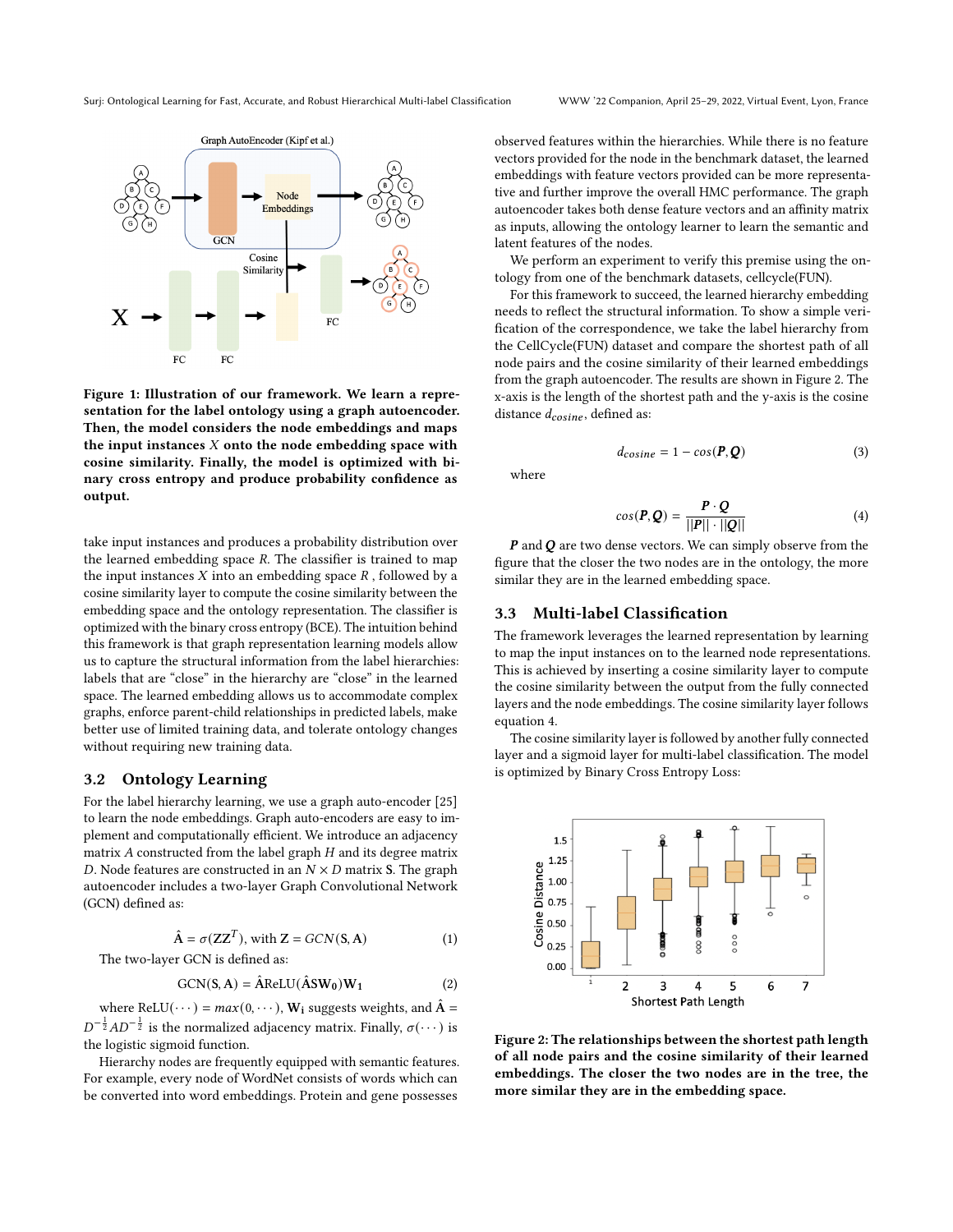<span id="page-3-0"></span>WWW '22 Companion, April 25–29, 2022, Virtual Event, Lyon, France

| Taxonomy      | Dataset            | # Classes | # Attributes | Depth | Train | Validation | Test |
|---------------|--------------------|-----------|--------------|-------|-------|------------|------|
|               | <b>ENRON</b>       | 56        | 1000         | 3     | 692   | 296        | 660  |
|               | <b>DIATOMS</b>     | 398       | 371          | 3     | 1085  | 464        | 1054 |
| Tree          | <b>IMCLEF07A</b>   | 96        | 80           | 3     | 7000  | 3000       | 1006 |
|               | <b>IMCLEF07D</b>   | 46        | 80           | 3     | 2100  | 900        | 3000 |
|               | <b>CELLCYCLE</b>   | 499       | 77           | 6     | 1628  | 848        | 1281 |
|               | <b>DERSI</b>       | 499       | 63           | 6     | 1608  | 842        | 1275 |
|               | <b>EISEN</b>       | 461       | 79           | 6     | 1058  | 529        | 837  |
| <b>FUNCAT</b> | <b>EXPR</b>        | 499       | 551          | 6     | 1638  | 849        | 1291 |
| (Tree)        | GASCH1             | 499       | 173          | 6     | 1634  | 846        | 1284 |
|               | GASCH <sub>2</sub> | 499       | 52           | 6     | 1639  | 849        | 1291 |
|               | <b>SEQ</b>         | 499       | 478          | 6     | 1701  | 879        | 1339 |
|               | <b>SPO</b>         | 499       | 80           | 6     | 1600  | 837        | 1266 |
|               | <b>CELLCYCLE</b>   | 4122      | 77           | 12    | 1625  | 848        | 1278 |
|               | <b>DERSI</b>       | 4116      | 63           | 12    | 1605  | 842        | 1272 |
|               | <b>EISEN</b>       | 3570      | 79           | 12    | 1055  | 528        | 835  |
| Gene          | <b>EXPR</b>        | 4128      | 551          | 12    | 1636  | 849        | 1288 |
| Ontology      | GASCH1             | 4122      | 173          | 12    | 1631  | 846        | 1281 |
|               | GASCH <sub>2</sub> | 4128      | 52           | 12    | 1636  | 849        | 1288 |
|               | <b>SEQ</b>         | 4130      | 478          | 12    | 1692  | 876        | 1332 |
|               | <b>SPO</b>         | 4116      | 80           | 12    | 1597  | 837        | 1263 |

Table 1: Datasets used in the evaluation

$$
L = -\frac{1}{V} \sum_{i=1}^{V} y_i \times \log(p(y_i) + (1 - y_i)) \times \log(1 - (p(y_i)))
$$
 (5)

where  $y \in 0, 1$  is the label and  $p(y)$  is the predicted probability of the node being true.

#### 4 EXPERIMENTAL EVALUATION

In this section, we describe the empirical experimentation to verify the effectiveness of Surj for hierarchical multi-label classification. We evaluate Surj on 20 benchmark datasets across biological sequencing (protein function prediction), images, and text and compare our framework against six other state-of-the-art algorithms in the HMC space. While several recent HMC models are designed based on the premise of avoiding hierarchy violations, there is no metrics to quantitatively measure hierarchy violations. Global Hierarchy Violations proposed to determine the magnitude of the hierarchy violations of the predicted outputs. The implementation of the experiments are detailed in Sec. [4.4.](#page-4-0)

#### 4.1 Datasets

We consider 20 datasets across multiple domains used in previous hierarchical multi-label classification studies [\[22,](#page-8-16) [48\]](#page-8-13). The datasets consist of protein function prediction [\[11\]](#page-8-42), annotation of medical images [\[15,](#page-8-43) [16\]](#page-8-44), or text classification [\[26\]](#page-8-45). The datasets are constructed as trees (MIPS functional Catalogue for protein function) or directed acyclic graphs (Gene Ontology). The statistics for the datasets are shown in [1.](#page-3-0)

As mentioned by Wehrmann et al [\[48\]](#page-8-13), these datasets are challenging for neural networks for multiple reasons: (1) The training

samples are relatively low. (2) The number of features vary significantly across the datasets (varying from 52 to 1000) (3) The hierarchies exhibit a wide range of depths and number of classes.

#### 4.2 Competitive Methods

We compare Surj against several models that are considered the state-of-the-art for Multi-label Hierarchical Classification:

- C-HMCNN[\[22\]](#page-8-16): C-HMCNN leverages a constraint layer to ensure the predictions are coherent with the hierarchy constraints.
- HMCN[\[48\]](#page-8-13): Wehrmann et al. two neural network architectures, HMCN-F and HMCN-R, for HMC based on the concept of finding the local hierarhical class-relationships and entire class hierarchy with penalizing hierarchical violations. HMCN-F is a feed forward network designed for optimizing the hierarhical structure of the labeled data and HMCN-R is a recurrent network where the global flow shares weights throughout the hierarchy.
- HMC-LMLP[\[7\]](#page-8-32): HMC-LMLP is the first study to utilize neural networks for HMC problems. They associate one multilayer perception (MLP) to each hierarchical level and the MLP is only fed by the output from the previous MLP from the second level onwards.
- CLUS-HMC[\[47\]](#page-8-27): A global approach based on the concept of Predictive Clustering Trees (PCT) to generate a decision tree to cover the entire tree hierarchy.
- CLUS-HMC-Ens[\[40\]](#page-8-28): This algorithm considerably improves upon CLUS-HMC by integrating a bagging strategy for creating ensembles of Clus-HMC trees.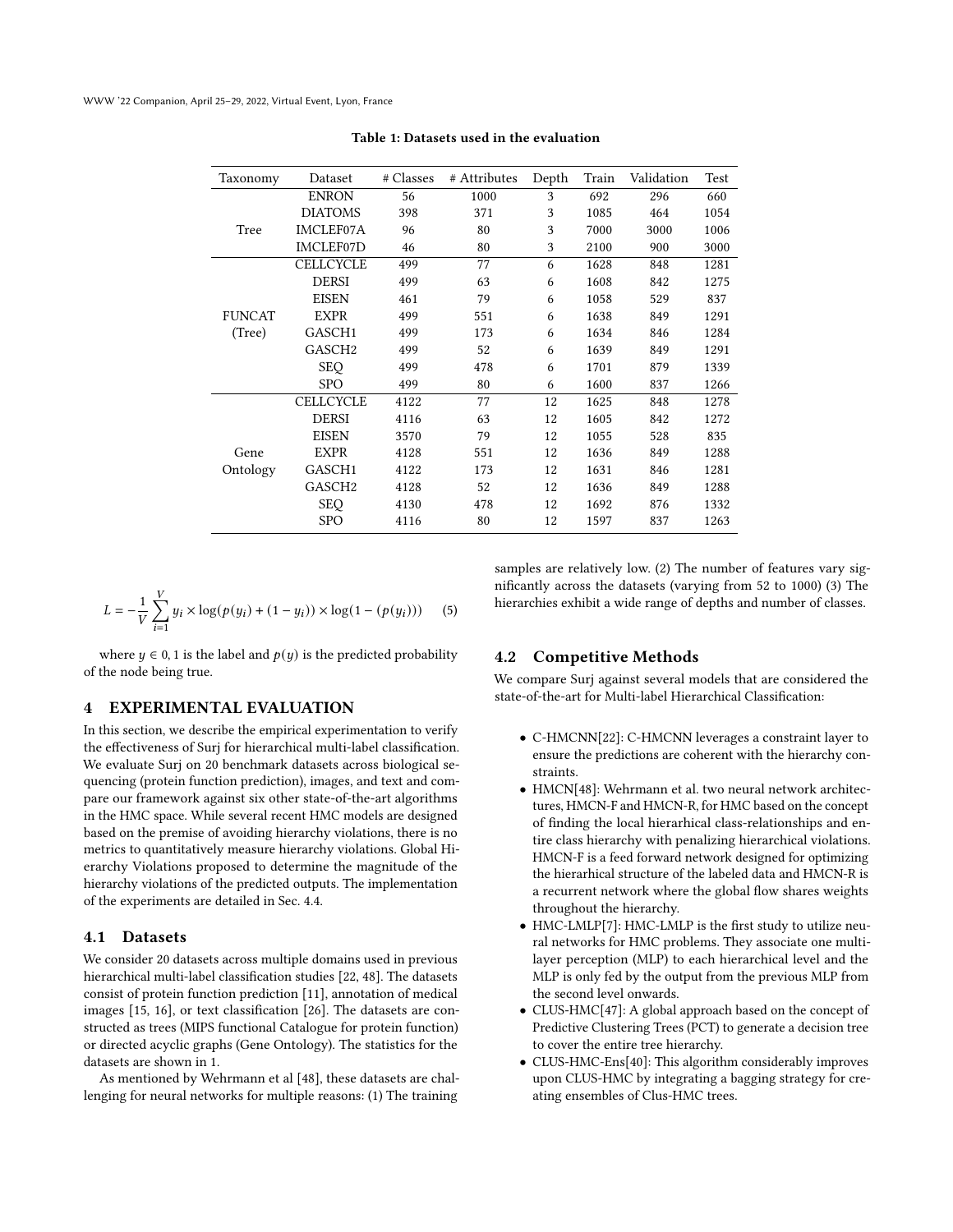#### 4.3 Evaluation Metrics

Our framework and the competitive methods generate a probability distribution as output. Thresholding is a common practice to acquire binary prediction, but the selection of the threshold value is difficult to obtain and arbitrary. Following Wehrmann et al. [\[48\]](#page-8-13) and Giunchiglia et al. [\[22\]](#page-8-16), we provide quantitative evaluation using the area under the average precision-recall curve ( $AU(\overline{PRC})$ ), whose points  $(\overline{Prec}, \overline{Rec})$  is calculated as following:

$$
\overline{Prec} = \frac{\sum_{i=1}^{n} TP_i}{\sum_{i=1}^{n} TP_i + \sum_{i=1}^{n} FP_i}
$$
 (6)

$$
\overline{Rec} = \frac{\sum_{i=1}^{n} TP_i}{\sum_{i=1}^{n} TP_i + \sum_{i=1}^{n} FN_i}
$$
\n(7)

where  $TP_i$ ,  $FP_i$ , and  $FN_i$  are the number of true positives, false positives, and false negatives for class  $i$ , respectively.

In addition to  $AU(\overline{PRC})$ , we propose algorithms to detect global hierarchy violations. Hierarchy violations occur when the predicted probability of a child node is higher than a parent node. This definition is threshold-independent. In real applications, thresholds are required to generate predictions, and hierarchy violations occur when predictions do not include ancestors of a predicted node.

Wehrmann et al. [\[48\]](#page-8-13) and Giunchiglia et al. [\[22\]](#page-8-16) emphasized that a hierarchical multi-label classification model should not have any hierarchy violations and designed their models accordingly. Wehrmann et al. [\[48\]](#page-8-13) penalize hierarchical violation by employing a regularizer to ensure the prediction score of a node is lower than its parent nodes. Giunchiglia et al. [\[22\]](#page-8-16) proposed a modified binary cross-entropy loss (MCLoss), which constrains the predicted probability of a child node to only be as high as its parent node. Both papers demonstrate the improvement in  $AU(\overline{PRC})$  from the hierarchical structural constraints, but do not evaluate hierarchy violations. We introduce Global Hierarchy Violation to measure hierarchy violations.

Consider the example in Fig. [3\(](#page-4-1)a). We have a subtree of 6 nodes. The letters identify the nodes and the  $p$  annotations indicate the predicted probability scores. The right branch of this subtree has no hierarchy violation because all child nodes have lower predicted

<span id="page-4-1"></span>

Figure 3: Demonstration of a hierarchy violation with predicted probabilities. Letters identify nodes and  $p$  annotations indicate predicted probabilities (pp). Hierarchy violations occur when the pp of a descendant node is higher than that of one of its ancestors. (a) B-D, B-E, and A-E pairs are hierarchy violations. (b) While the same hierarchy violation pairs are present, they are irrelevant due to low predicted confidence.

outputs than their parent nodes. On the other hand, we can observe hierarchy violations on the left branch where node B, as a parent node, has a lower score than node D and node E. Node E also has higher predicted probability than node A.

Global Hierarchy Violation compares all valid node pairs and computes the number of hierarchical violation occurrences. Given a label hierarchy  $H = (V, E)$  as a tree or ontology with labels V and edges E. Each label  $v_i$  is associated with a predicted probability  $p_i$ . A valid node pair  $(v_i, v_j)$  is defined as the shortest path between  $v_i$  and  $v_i$  does not go through the root node. Global Hierarchy Violation is defined as the total number of occurrences of the ancestor node associated with lower probability in all valid node pairs. Ancestor node is the node that has shorter shortest path to the root node in a valid node pair. For the example in Fig. [3\(](#page-4-1)a), the algorithm would consider 8 node pairs in this subtree: A-B, A-D, A-E, A-C, A-F, B-D, B-E, and C-F, and compute the number of violation occurs in these pairs. The Global Hierarchy Violation would be 3 for this scenario. However, Global Hierarchy Violation might have a blind spot. Consider the scenario in Fig. [3\(](#page-4-1)b), it remains the similar predicted probability pattern as Fig. [3\(](#page-4-1)a) but with much lower probability confidence. In real life applications, most set the thresholds around 50%. The violations happen in this scenario would be irrelevant. Global Hierarchy Violation is designed to detect all hierarchy violations and we encourage future HMC research to incorporate this metric in the evaluation purpose.

#### <span id="page-4-0"></span>4.4 Implementation

To conduct a fair comparison, we adopt the  $code<sup>1</sup>$  $code<sup>1</sup>$  $code<sup>1</sup>$  provided by Giunchiiglia et al [\[22\]](#page-8-16) for dataset pre-processing and evaluation. For pre-processing, all nominal features were converted to numeric values via one-hot encoding. The feature vectors were then normalized. All missing values were replaced by the corresponding mean. For evaluation, we remove root nodes ("root" for FUN datasets, "root", "GO0003674", "GO0005575", and "GO0008150" for GO datasets<sup>[2](#page-4-3)</sup>). All the experiments were trained with 32 CPU cores and all reported results are the average of 10 trials. Code for all experiments will be published on github.

The hyper-parameters in our framework are the dimensions of the fully connected layers and the learning rate. These hyperparameters are optimized with the validation set. We find that the dimension of the fully connected layers marginally impact the overall performance and the framework produces the best overall results with learning rate = 0.001. The hyper-parameters are consistent across datasets.

### 5 EXPERIMENTAL RESULTS

We report the evaluation results against the state-of-the-art models in this section. We first assess the overall performance of our model with  $AU(\overline{PRC})$  against six other models in 20 real-life benchmark datasets (Sec[.5.1\)](#page-5-0). We also compute the Global Hierarchy Violation to verify that the generated predictions follow the hierarchical constraints (Sec. [5.2\)](#page-5-1). Computation cost analysis is provided in Sec. [5.3.](#page-5-2) Finally, the ablation study is conducted to demonstrate the impact of the ontology learning process (Sec. [5.5\)](#page-6-0).

<span id="page-4-2"></span><sup>1</sup><https://github.com/EGiunchiglia/C-HMCNN>

<span id="page-4-3"></span><sup>2</sup><https://dtai.cs.kuleuven.be/clus/hmcdatasets/>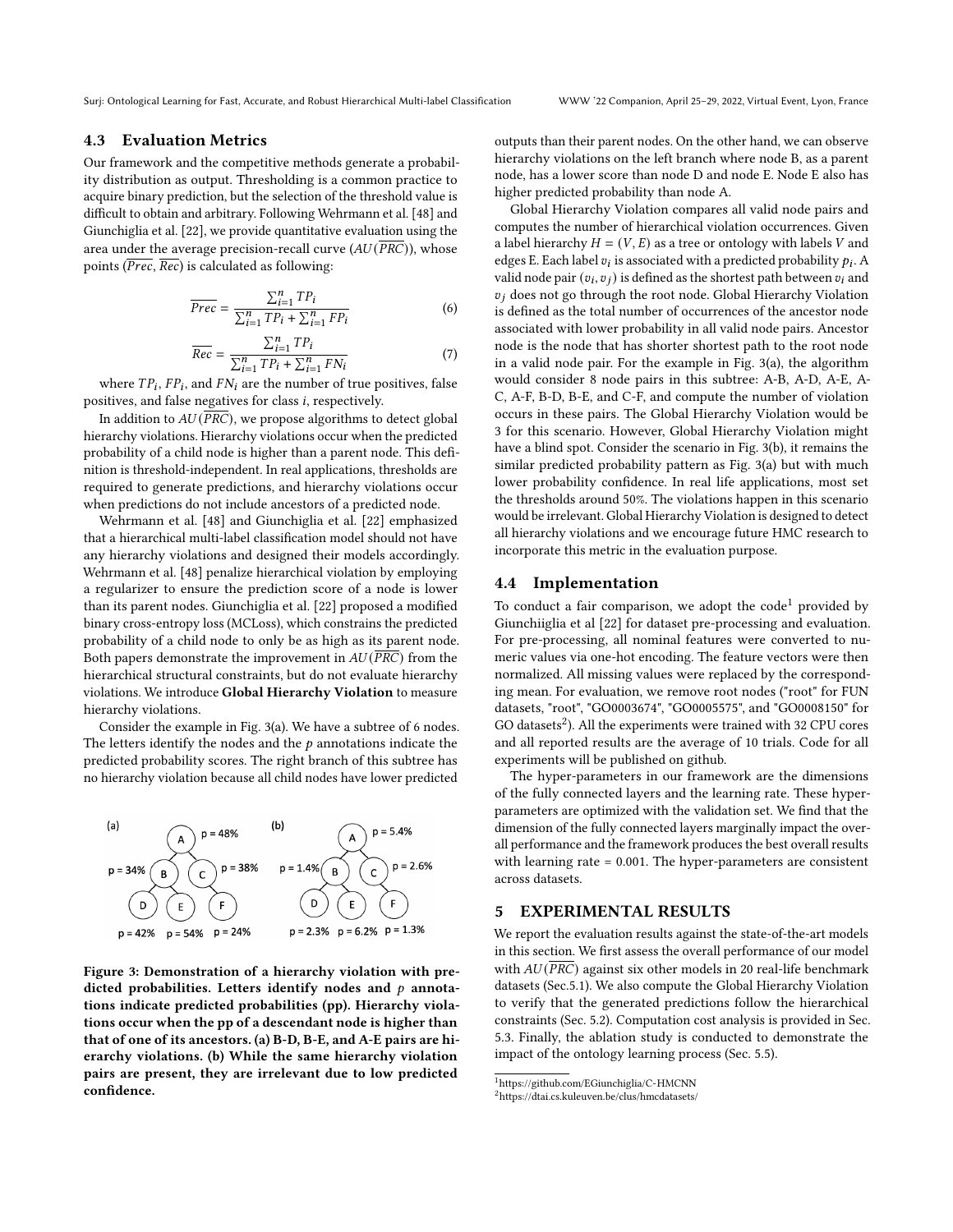WWW '22 Companion, April 25–29, 2022, Virtual Event, Lyon, France

<span id="page-5-3"></span>Table 2: Quantitative comparison with the state-of-the-art in the hierarchical multi-label classification. The numbers reported are  $AU(\overline{PRC})$ . Average ranking is the average of the rankings compared to other competitive algorithms among all datasets. Higher numbers are better. Our models produce superior results in 17 of 20 real-life benchmark datasets and have 1.3 average ranking.

| Dataset                |                    | Ours  | C-HMCNN | HMCN-F | HMCN-R | HMC-LMLP | CLUS-HMC | CLUS-ENS |
|------------------------|--------------------|-------|---------|--------|--------|----------|----------|----------|
|                        | <b>CELLCYCLE</b>   | 0.269 | 0.255   | 0.252  | 0.247  | 0.207    | 0.172    | 0.227    |
|                        | <b>DERSI</b>       | 0.231 | 0.195   | 0.193  | 0.189  | 0.182    | 0.175    | 0.188    |
|                        | <b>EISEN</b>       | 0.392 | 0.306   | 0.298  | 0.298  | 0.245    | 0.204    | 0.271    |
| <b>FUNCAT</b>          | <b>EXPR</b>        | 0.382 | 0.302   | 0.301  | 0.300  | 0.242    | 0.210    | 0.271    |
|                        | GASCH1             | 0.369 | 0.286   | 0.284  | 0.283  | 0.235    | 0.205    | 0.267    |
|                        | GASCH2             | 0.273 | 0.258   | 0.254  | 0.249  | 0.211    | 0.195    | 0.227    |
|                        | <b>SEQ</b>         | 0.341 | 0.292   | 0.291  | 0.290  | 0.236    | 0.211    | 0.284    |
|                        | <b>SPO</b>         | 0.241 | 0.215   | 0.211  | 0.210  | 0.186    | 0.186    | 0.210    |
|                        | <b>CELLCYCLE</b>   | 0.460 | 0.413   | 0.400  | 0.395  | 0.361    | 0.357    | 0.387    |
|                        | <b>DERSI</b>       | 0.445 | 0.370   | 0.369  | 0.368  | 0.343    | 0.355    | 0.363    |
|                        | <b>EISEN</b>       | 0.487 | 0.455   | 0.440  | 0.435  | 0.406    | 0.380    | 0.433    |
| GO                     | <b>EXPR</b>        | 0.477 | 0.447   | 0.452  | 0.450  | 0.373    | 0.368    | 0.418    |
|                        | GASCH1             | 0.481 | 0.436   | 0.428  | 0.416  | 0.380    | 0.371    | 0.415    |
|                        | GASCH <sub>2</sub> | 0.473 | 0.414   | 0.465  | 0.463  | 0.371    | 0.369    | 0.395    |
|                        | <b>SEQ</b>         | 0.478 | 0.446   | 0.447  | 0.443  | 0.370    | 0.386    | 0.435    |
|                        | <b>SPO</b>         | 0.439 | 0.382   | 0.376  | 0.375  | 0.342    | 0.345    | 0.372    |
| <b>ENRON</b>           |                    | 0.743 | 0.756   | 0.724  | 0.710  |          | 0.638    | 0.681    |
| <b>DIATOMS</b>         |                    | 0.772 | 0.758   | 0.530  | 0.514  |          | 0.167    | 0.379    |
| IMCLEF07A              |                    | 0.943 | 0.956   | 0.950  | 0.904  |          | 0.574    | 0.777    |
| IMCLEF07D              |                    | 0.917 | 0.927   | 0.920  | 0.897  |          | 0.749    | 0.863    |
| <b>AVERAGE RANKING</b> |                    | 1.3   | 2.05    | 2.75   | 3.85   | 6.19     | 6.6      | 4.95     |

## <span id="page-5-0"></span>5.1 Overall Performance vs. State-of-the-Art

Table [2](#page-5-3) shows the empirical results for the current state-of-the-art models on 20 real-world benchmark HMC datasets. The results for C-HMCNN and HMC-LMLP are adopted from those published by Giunchiglia et al. [\[22\]](#page-8-16) and results for HMCN and CLUS models are adopted from those of Wehrmann et al. [\[48\]](#page-8-13). For C-HMCNN, we ran their published code and verified that the results are consistent with the published results in the paper.

Our method outperforms other algorithms on 17 of 20 datasets by a significant margin. We also have the best average ranking (1.3). To demonstrate the statistical significance of the reported results, we follow previous work [\[22,](#page-8-16) [48\]](#page-8-13) to perform Friedman test [\[20\]](#page-8-46) and Wilcoxon Test [\[49\]](#page-8-47). Friedman test is a non-parametric test to compare three or more matched groups by ranks. It is used to determine if a particular factor has an effect. Wilcoxon Test calculates the difference between sets of pairs and analyze whether these differences establish statistically significant differences between the two groups. Friedman test indicates statistically significant difference with  $p$ -value of 1.06x10<sup>-17</sup>. We then apply Wilcoxon Test to our results and C-HMCNN and it concludes that there is a statistical significant difference between the performance of our model and C-HMCNN with  $p$ -value of 3.05 $x10^{-05}$ 

To better visualize the dominant performance of our model, we create a dot chart (Figure [4](#page-6-1) to show the margins to the-state-of-theart (sota) performance. Our model outperforms all other models in FUN and GO datasets. Among the three datasets (Enron\_corr, ImCLEF07A, and ImCLEF07D) that our models do not produce the

best results, we still remain competitive (within 1.5%) with the best performance.

# <span id="page-5-1"></span>5.2 Hierarchy Violation Analysis

We then apply Global Hierarchy Violation to our model to examine if the predictions follow the hierarchical structure. There are no occurrences of hierarchy violations in any of the 20 datasets. We also perform Global Hierarchy Violation for C-HCMNN in FUN datasets and C-HMCNN also achieves zero hierarchy violations. This analysis shows that our model achieves the superior performance with perfect hierarchy constraints.

### <span id="page-5-2"></span>5.3 Comparing Training Time

In this subsection, we consider training time of Surj relative to C-HMCNN[\[22\]](#page-8-16). C-HMCNN is assumed to be significantly faster than other competitive neural models: Unlike HMCN-F, HMCN-R, and HMC-LMLP, the training time of C-HMCNN does not depend on the size of the ontology – the main contribution is a post-processing step to avoid hierarchy violations. The training time in seconds for both models on FUN datasets is shown in Table [3.](#page-6-2) We report results on the FUN datasets because they are smaller; C-HMCNN training is exhorbitantly expensive on larger datasets. We include training time for both ontology learning and classification learning steps. The weak correlation between the training times of the two models is due to high variance in the number of epochs needed for C-HMCNN. Our model takes significantly less time to train compared to C-HMCNN, ranging from 5x to 40x less time. In practice, ontologies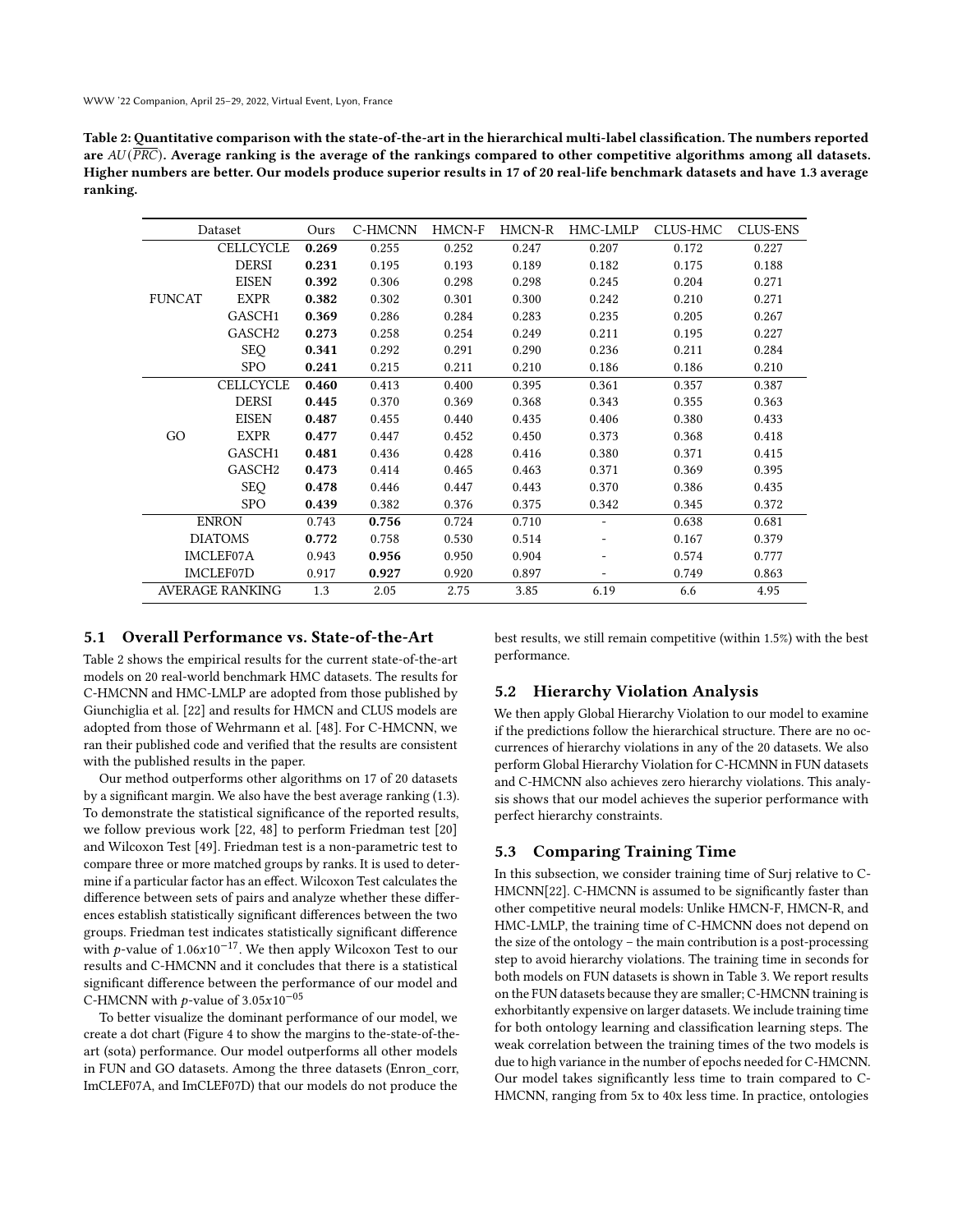<span id="page-6-1"></span>

Figure 4: Margins to the state-of-the-art (sota) performance among 20 benchmark datasets. The x axis is the margin of between a model performance and the sota number. We can observe that our model (red dots) demonstrate dominance among FUN and GO datasets. Our model remains competitive (within 1.5%) even when we are not the best.

<span id="page-6-2"></span>Table 3: Training Time Analysis. We measure the training time in seconds of our model and C-HMCNN on FUN datasets. We ran both models on a virtual machine with 32 cores. Our model is 5X to 40X faster to train.

|                    |          | Ours           |       | C-HMCNN |
|--------------------|----------|----------------|-------|---------|
|                    | Ontology | classification | total | total   |
|                    | Learning | Learning       |       |         |
| <b>CELLCYLE</b>    | 0.8      | 45.3           | 46.1  | 1937    |
| <b>DERSI</b>       | 0.4      | 44.2           | 44.4  | 1147    |
| <b>EISEN</b>       | 0.3      | 24.4           | 24.7  | 1254    |
| <b>EXPR</b>        | 0.4      | 55.7           | 56.1  | 694     |
| GASCH <sub>1</sub> | 0.3      | 56.8           | 57.1  | 748     |
| GASCH <sub>2</sub> | 0.6      | 58.6           | 59.2  | 2113    |
| <b>SEQ</b>         | 0.2      | 61.3           | 61.5  | 320     |
| <b>SPO</b>         | 0.3      | 44.3           | 44.6  | 1927    |

change very frequently (for example, the gene ontology database releases monthly updates <sup>[3](#page-6-3)</sup>). Low training cost allows users to adopt and integrate new ontologies more efficiently.

<span id="page-6-4"></span>Table 4: Response to an Evolving Ontology. Surj is more tolerant to ontology changes than a naive baseline (in parentheses). "% changes" indicates delta of the performance on evolving ontology.

|                    | V1 data      | V1 data             | $\%$                    |
|--------------------|--------------|---------------------|-------------------------|
|                    | V1 ont.      | V <sub>2</sub> ont. | changes                 |
| <b>CELLCYCLE</b>   | 0.269(0.211) | 0.213(0.137)        | $-20.8\%$ $(-35.1\%)$   |
| <b>DERISI</b>      | 0.231(0.209) | 0.144(0.114)        | $-37.6\%$ (-45.5%)      |
| <b>EISEN</b>       | 0.392(0.281) | 0.277(0.179)        | $-29.3\%$ ( $-36.2\%$ ) |
| <b>EXPR</b>        | 0.382(0.223) | 0.288(0.149)        | $-24.6\%$ ( $-33.1\%$ ) |
| GASCH1             | 0.369(0.256) | 0.271(0.175)        | $-26.6\%$ ( $-31.6\%$ ) |
| GASCH <sub>2</sub> | 0.273(0.208) | 0.213(0.118)        | $-21.9\%$ ( $-43.2\%$ ) |
| <b>SEO</b>         | 0.341(0.218) | 0.242(0.146)        | $-29.0\%$ ( $-33.0\%$ ) |
| <b>SPO</b>         | 0.241(0.209) | 0.207(0.129)        | $-14.1\%$ ( $-38.2\%$ ) |
|                    |              |                     |                         |

#### 5.4 Tolerance for Evolving Ontologies

We simulate an evolving ontology by removing 20% of the leaf labels from the ontology, and removing all references to the removed leaf nodes in the training data. We consider this reduced ontology the Version 1 (V1) ontology and the corresponding training data the V1 training data. We then train our model (and a competitive baseline) as usual on V1 ontology and V1 data. Then, we restore the missing nodes to the ontology to simulate Version 2 (V2), but we do not replace the labels in the training data. That is, we now have a V2 ontology (with the 20% of nodes restored) and an (out-of-date) V1 training dataset. We relearn the ontology embeddings on the V2 ontology, and retrain the model on V1 data to simulate the situation where a new ontology version has been released, but new training data has not yet been created.

The results of this experiment are show in Table [4.](#page-6-4) We trained a 2-layer fully connected network with binary cross entropy loss as our naive baseline. Surj is more tolerant of the evolving graph than the baseline. As part of our future work, we are considering more realistic simulations of ontology evolution, as well as real change histories, to develop methods of improving performance on unseen data.

#### <span id="page-6-0"></span>5.5 Ablation Analysis

Finally, we analyze the impact of the ontology learning process. In Table [5,](#page-7-0) we show results using the baseline (3 fully connected layers trained with binary cross-entropy loss and conventional one-hot encoded vectors) against our model (same baseline trained with embeddings learned from the graph-autoencoder). The performance is measured as  $AU(\overline{PRC})$ . Ontology learning produces significant improvement, accounting for the majority of the difference between Surj and its closest competitors.

#### 5.6 Varying Data Size

Ontologies often exist in high-value applications where training data is difficult or expensive to acquire. It is important for HMC models to capture meaningful signal with minimum data provided. While the data sizes for the benchmarks are already small, we challenge Surj with extreme cases to evaluate its robustness to

<span id="page-6-3"></span><sup>3</sup><http://geneontology.org/docs/downloads/>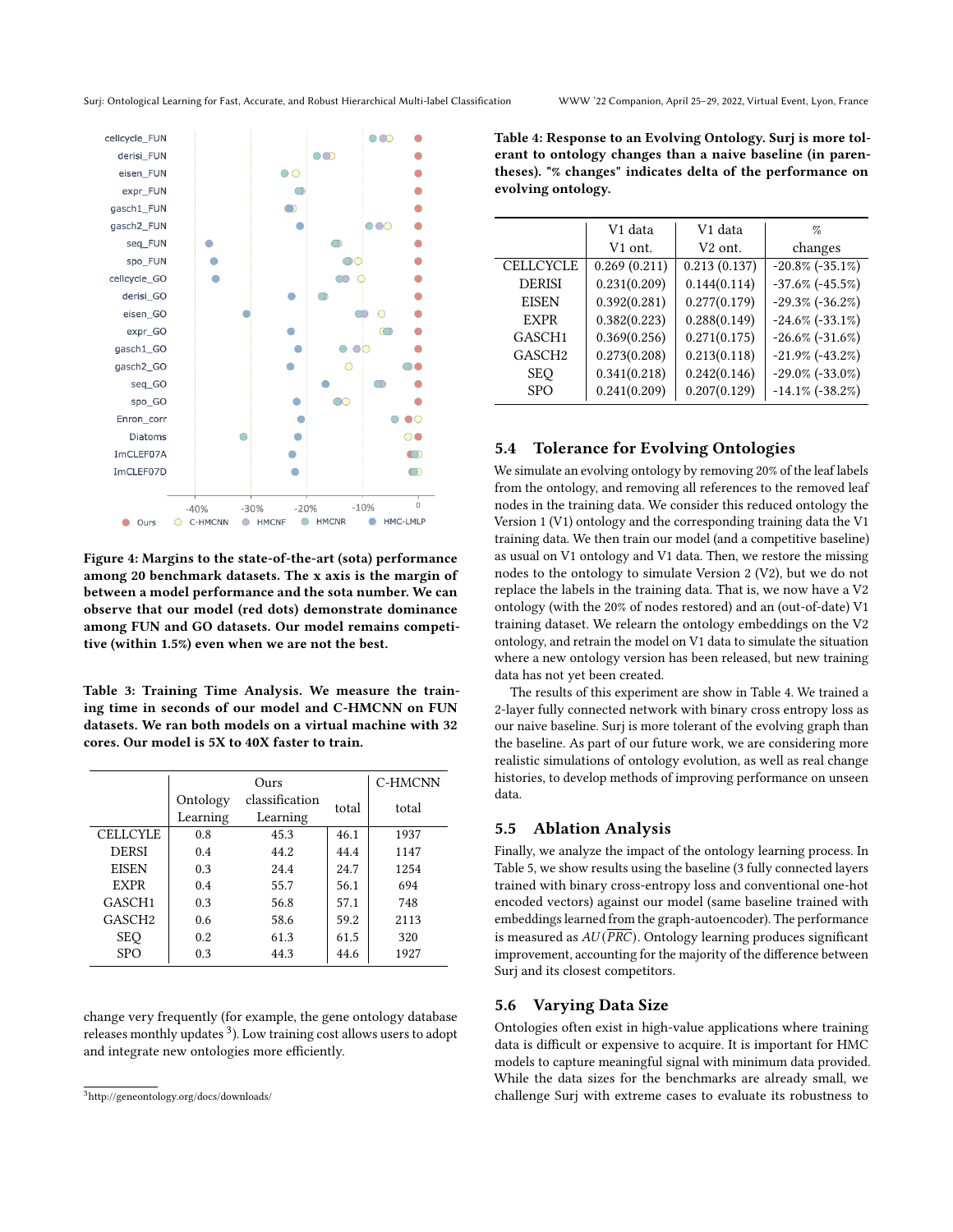<span id="page-7-0"></span>Table 5: Ablation Analysis. We measure the benefit of learning ontology representations. The performance is measured in  $AU(\overline{PRC})$  and we can observe that ontology learning produces significant improvement, accounting for most of the difference between our model and competitors.

|                    | W/O<br>ontology learning | with<br>ontology learning | % improvement |
|--------------------|--------------------------|---------------------------|---------------|
| <b>CELLCYLE</b>    | 0.211                    | 0.269                     | 6.7%          |
| <b>DERSI</b>       | 0.209                    | 0.231                     | 10.5%         |
| <b>EISEN</b>       | 0.281                    | 0.392                     | 39.5%         |
| <b>EXPR</b>        | 0.223                    | 0.382                     | 71.3%         |
| GASCH <sub>1</sub> | 0.256                    | 0.369                     | 44.1%         |
| GASCH <sub>2</sub> | 0.208                    | 0.273                     | 31.2%         |
| <b>SEQ</b>         | 0.218                    | 0.341                     | 21.3%         |
| <b>SPO</b>         | 0.209                    | 0.241                     | 15.3%         |

<span id="page-7-1"></span>

Figure 5: Evaluation on Surj 's robustness to varying data size. We test the Surj 's sensitivity to low data scenarios. We perform the experiments using GO datasets with 80%, 60%, 40%, 20% of the training data. The gray dashed lines on the background indicate the performance of the next best model with full training data. Surj remains superior even with only half of the training data provided compared to competitors with full training data.

little data environment. Figure [5](#page-7-1) shows the results of varying data size environment. We train Surj with varying training data sizes, 80%, 60%, 40%, and 20%, from GO datasets. The red lines are Surj 's performance and the gray dashed lines indicate the next best model with full training data. We can see that the performance deteriorates gracefully as the data size shrinks and it remains superior in all

datasets to the next best model even with only half of the training data (around 800 data records). All predictions in this experiment remain hierarchy violation-free. The robustness of Surj to low data regimes affords broad use.

## 6 DISCUSSION AND FUTURE WORK

Our results show Surj outperforms competitive methods on a wide variety of datasets and is robust to low data / large ontology regimes. The design of Surj is based on a simple fully connected network and can be easily adapted to a more advanced neural network architecture targeting specific applications. For example, Surj can be attached to ResNet [\[23\]](#page-8-11) to classify images or BERT [\[14\]](#page-8-48) to classify web documents, depending on the given ontology[\[44\]](#page-8-18). Surj has also been used by a non-profit organization to classify heterogeneous social media posts (including crawls of Twitter, Reddit, and Facebook threads) and long-form survey responses into the Sustainable Development Goals Ontology (SDG) [\[2\]](#page-8-49) [4](#page-7-2) and the Social Progress Index (SPI)<sup>[5](#page-7-3)</sup>. We trained Surj on 13k discourses labeled with SPI and SDG, and achieved a F1 score of 0.353 on 2k holdout posts, compared to 0.171 with baseline multi-label classification without ontology learning. Surj is deployed within an online dashboard serving policymakers and entrepreneurs and has processed over 2M posts in specific areas. Being easy to implement and quick to train allows people with limited technical experience or access to computational resources to achieve state of the art Surj . We expect Surj to have a broader impact across different disciplines.

As future work, we intend to evaluate Surj for different data modalities, such as raw image and text. We would like to explore how Surj compares to models tailored for natural language processing [\[9,](#page-8-24) [10,](#page-8-15) [24,](#page-8-25) [31\]](#page-8-26). We also plan to more thoroughly investigate how Surj performs in zero-shot or few-shot scenarios. Since the relationships between labels are encoded independently of training data, Surj can predict "nearby" labels in the embedding space even without seeing labeled examples.

## 7 CONCLUSION

We propose Surj , a lightweight neural framework for hierarchical (and graph-structured) multi-label classification. The framework learns a representation of a label hierarchy and maps the input instances onto the label representation space. We also present an algorithm Global Hierarchy Violation to measure the hierarchy violations from the predicted outputs. To our knowledge, no existing HMC work presents any evaluation on the hierarchy violations. Surj outperforms HMC models in 17 out of 20 datasets from three domains by significant margins and do not violate the hierarchical constraints in all datasets. We also show that Surj trains up to 40 times faster than the current state-of-the-art model C-HCMNN. Easy and quick to train allows Surj to be adaptable to ontology changes. For evaluation purpose, we focus on genomics datasets, but Surj is generalized and is flexible to different data modalities. We foresee Surj as relevant for applications for the web [\[32,](#page-8-50) [35,](#page-8-51) [43\]](#page-8-17), document processing [\[37\]](#page-8-52), finance [\[45,](#page-8-21) [46\]](#page-8-22), and more.

<span id="page-7-2"></span> $^4$ [https://www.unep.org/explore-topics/sustainable-development-goals/what-we](https://www.unep.org/explore-topics/sustainable-development-goals/what-we-do/monitoring-progress/sdg-interface-ontology)[do/monitoring-progress/sdg-interface-ontology](https://www.unep.org/explore-topics/sustainable-development-goals/what-we-do/monitoring-progress/sdg-interface-ontology)

<span id="page-7-3"></span><sup>5</sup><https://www.socialprogress.org/2020-Social-Progress-Index-Methodology.pdf>